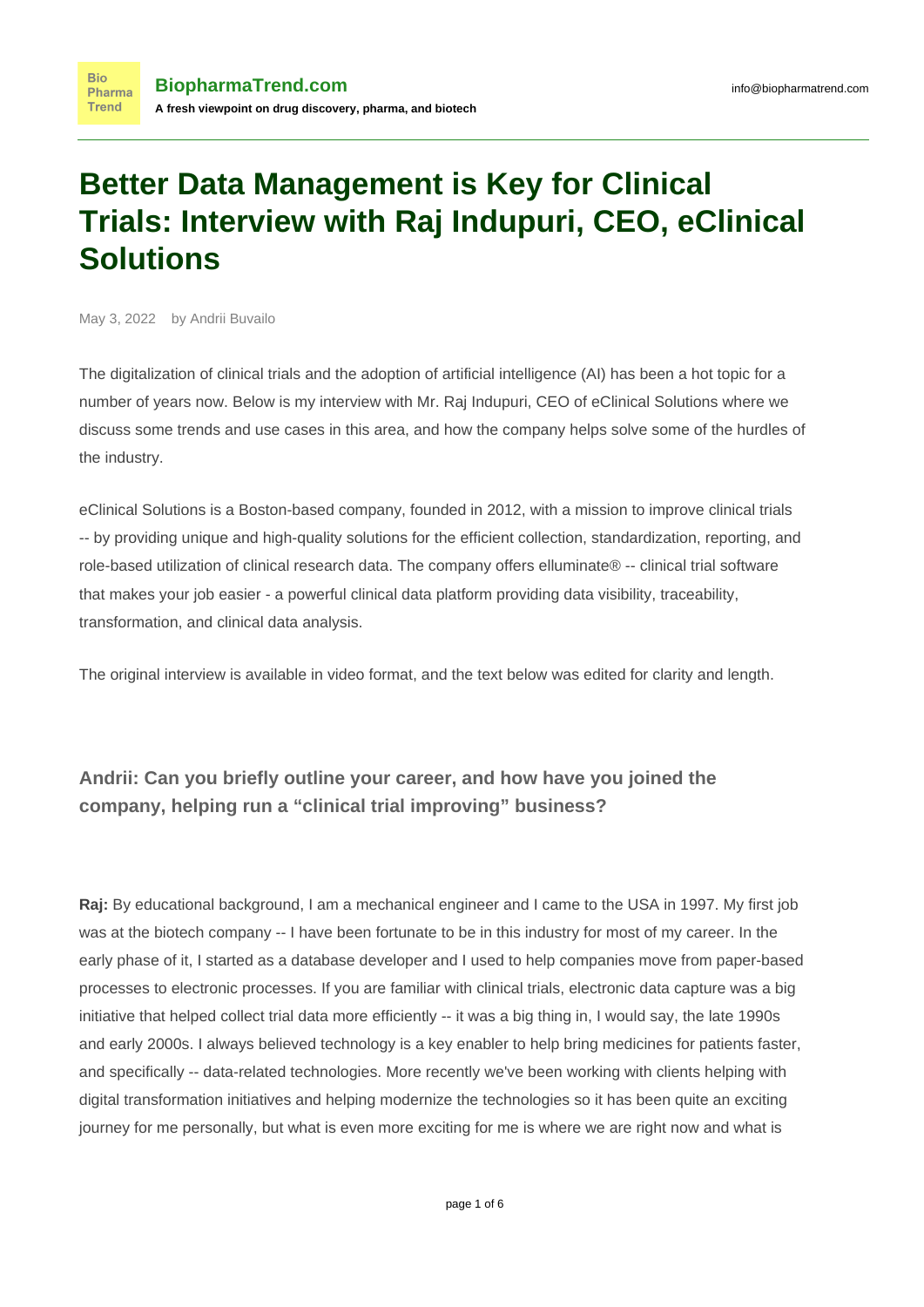ahead for the company and for the industry.

**Bio** Pharma Trend

#### **Andrii: What is the company doing? How would you describe your product and how it brings value to your clients?**

**Raj:** We offer a cloud-based data analytics platform that helps modernize and digitize clinical trials via reducing inefficiencies, cycle times, and increasing collaboration. The platform also provides valuable insights in near real-time. We also have a services business which is a big component of our organization. elluminate® is our data analytics platform that actually enables companies to bring data from any source and any structure, in any format, into one central hub. We have capabilities that can elegantly and efficiently transform this raw data into something meaningful for insights and intelligent decision-making.

Over the past few years, clinical trials have been getting extremely complex and the amount of data that we are collecting has been increasing significantly. Companies are dealing with what I call "data chaos", and our products and services help companies solve this data problem and start managing data in more smart ways.

**Andrii: As I understand, you basically develop this centralized hub and you can integrate data from clients and, let's say, some other resources, like data suppliers or hospitals or something like that?**

**Raj:** Yes. If you think about clinical trials, there are so many different sources of data to do cleaning and analysis, and that are required to be standardized for regulatory submissions. So what elluminate® does -- it enables this injection of data from any source, EHRs, labs, diagnostics results, biomarker values, pharmacokinetics, and pharmacodynamics, etc. Once the data is within the platform you can organize it in a way so that you can then transform this data into formats required by key stakeholders and users -- for efficient decision making.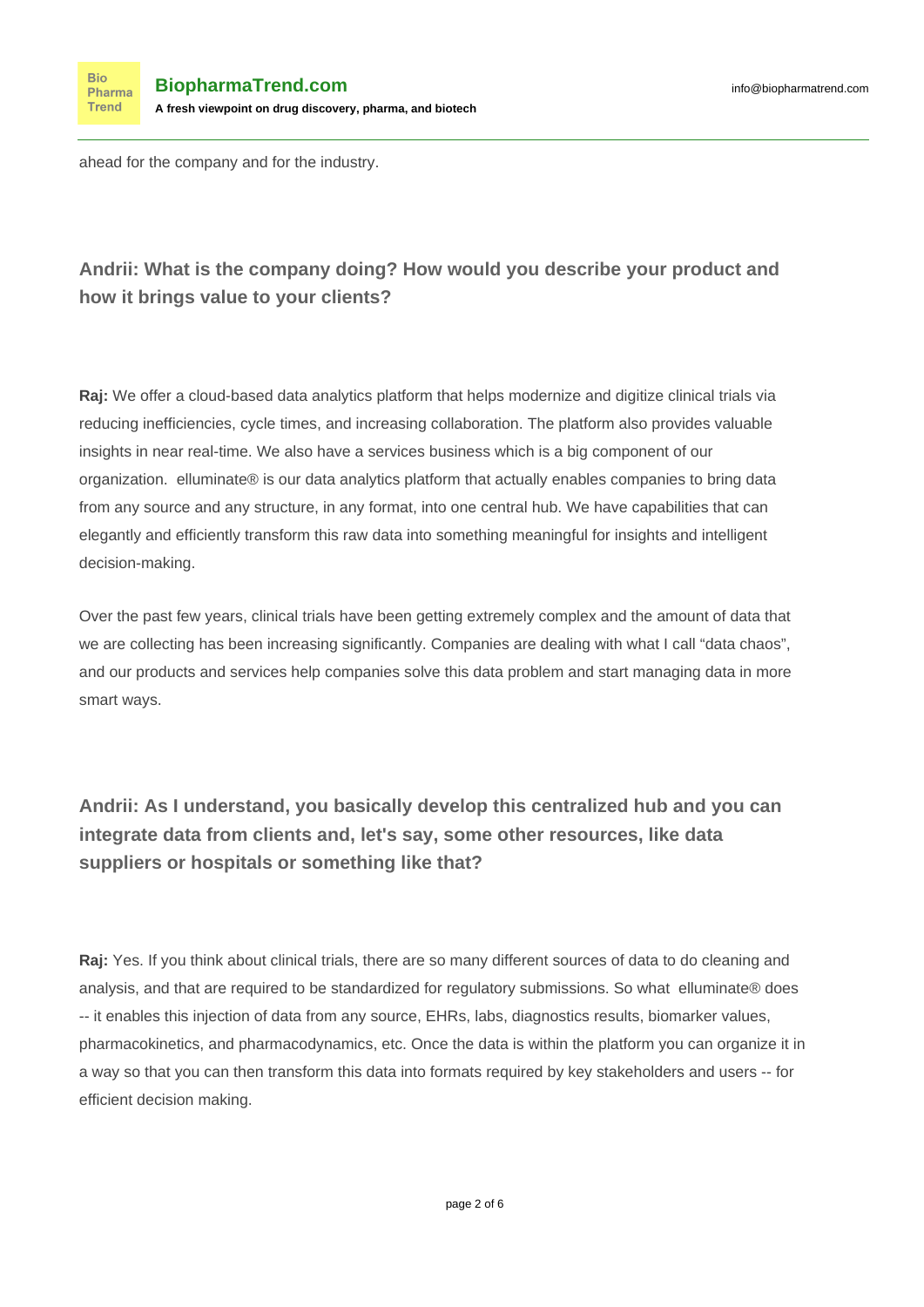**Andrii: A very obvious question here is about data security. How do you comply with all these kinds of mounting new rules and regulations -- GDPR, some other rules about data security? It is a complex legal landscape, how does your company deal with various requirements?**

**Raj:** One of the challenges, when you bring software to our industry and deploy it for commercial use, is both information security and data privacy and also regulatory compliance.

From the beginning, when we engineer the solution, we have different aspects within the platform itself to ensure that both information security privacy and compliance are given the highest priority in terms of engineering and transforming the business requirements into the software. We use leading industrial infrastructures, like Amazon Cloud, but also we have the highest levels of controls in place and leverage best practices when it comes to software development and storing data. We get audited by clients regularly, and with more than 100 clients, we have gone through all kinds of checks, and we review current regulations regularly to stay updated with new rules.

**Andrii: You touched upon the matter that the clinical trials are kind of becoming more complex. Can you elaborate on that a little bit more? Like, what the current situation in this industry looks like, and how clinical trials are different from what they were 20-30 years ago? What are the trends now?**

**Raj:** Well, first of all, last year changed a lot -- the pandemics forced more collaborations in the areas of clinical trials. Also, the coronavirus has become a catalyst for companies in our industry to embrace new technologies, take more risks.

Over the last two-three decades, science has evolved significantly, but I would say the clinical trials process did not change much in terms of technology adoption. I can give you a simple example -- before COVID-19 we have been talking a lot about how it is critical to transforming clinical trials where we make it easier for patients to be part of trials. You heard a lot about virtual trials and decentralized trials, but the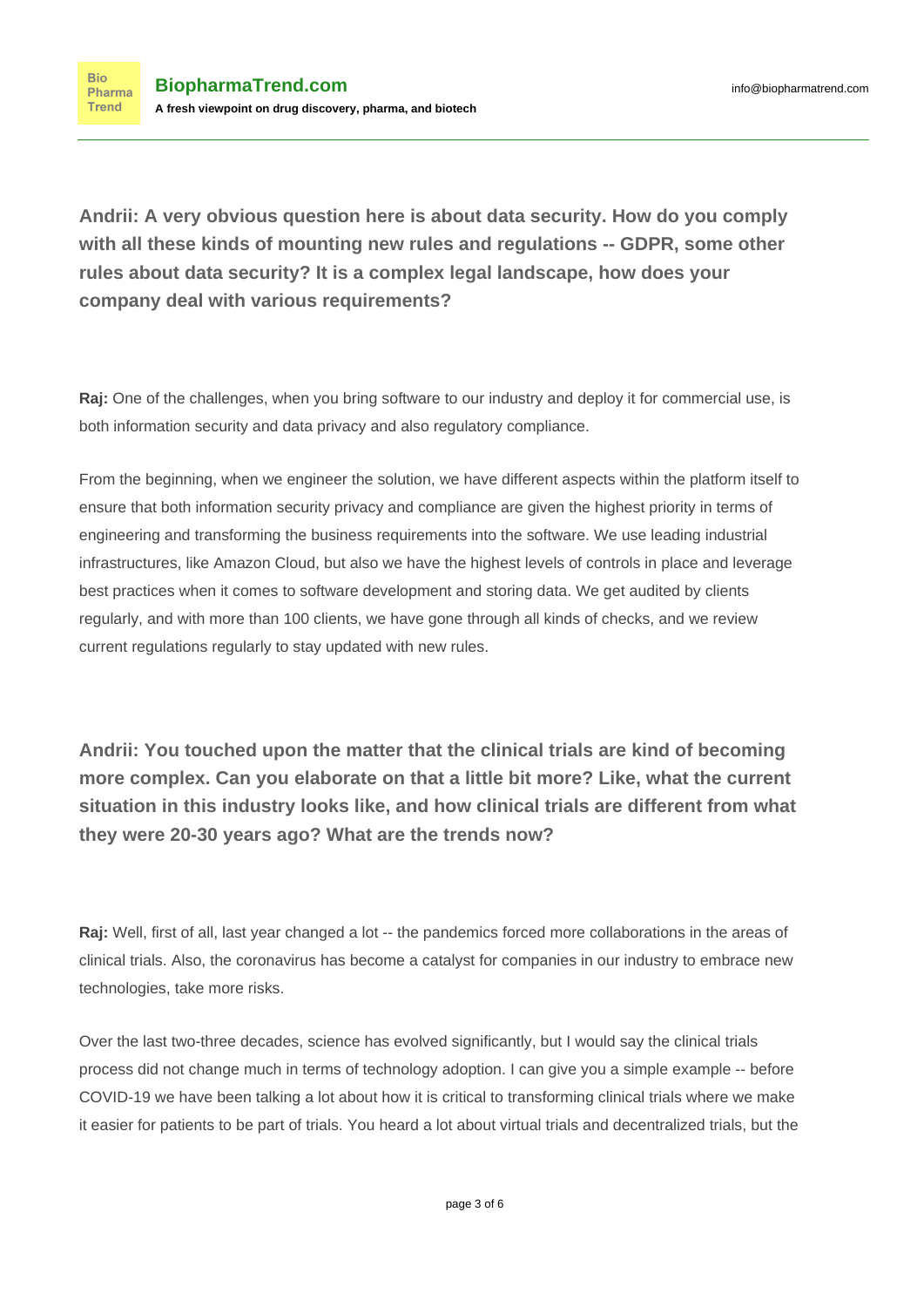**Bio** Pharma **Trend** 

change is slow. What is exciting is that COVID-19 pandemics seem to have accelerated this whole technology adoption rate, where companies are investing in technologies and modernizing the technologies and doing some progress across the entire value chain. New technologies are being implemented to gain efficiencies and to reduce cycle times which was needed to get regulatory approvals quicker.

Another important trend is that there is a lot of intent and also research and adoption around artificial intelligence and machine learning technologies.

Speaking about data complexity, every trial is different, every therapeutic modality has its peculiar contexts and data types, so the challenge here is you have the variance of data structures across trials - how do we apply technology and how we should train machine learning models in the right way to be efficient at capturing the right kind of insights from data. But I think we are making huge progress and e-clinical solutions are on the rise.

### **Andrii: Can you give some examples where your system brings efficiency for a user? A specific use case where your company helps improve the clinical trials?**

**Raj:** We help life sciences companies with modernizing and digitizing clinical trial processes. The number of sources for each clinical trial on average is maybe around 10-15 sources. When you are getting all this data as part of the clinical trial process, clinical data managers are responsible for its review and cleaning so that analysis can be done, and also this data can be packaged for submission.

Data cleaning is incredibly inefficient without systems like elluminate® where you can review this data, analyze it, and clean it in near real-time, providing capabilities for reviewers to quickly take action. You can have workflows where they can collaborate with data providers to resolve the data issues and in the end, can expedite this cleaning and monitoring processes. This helps statisticians and people who do analysis with achieving results quickly and submitting data to regulatory bodies fast, maintaining a high quality of data and analysis.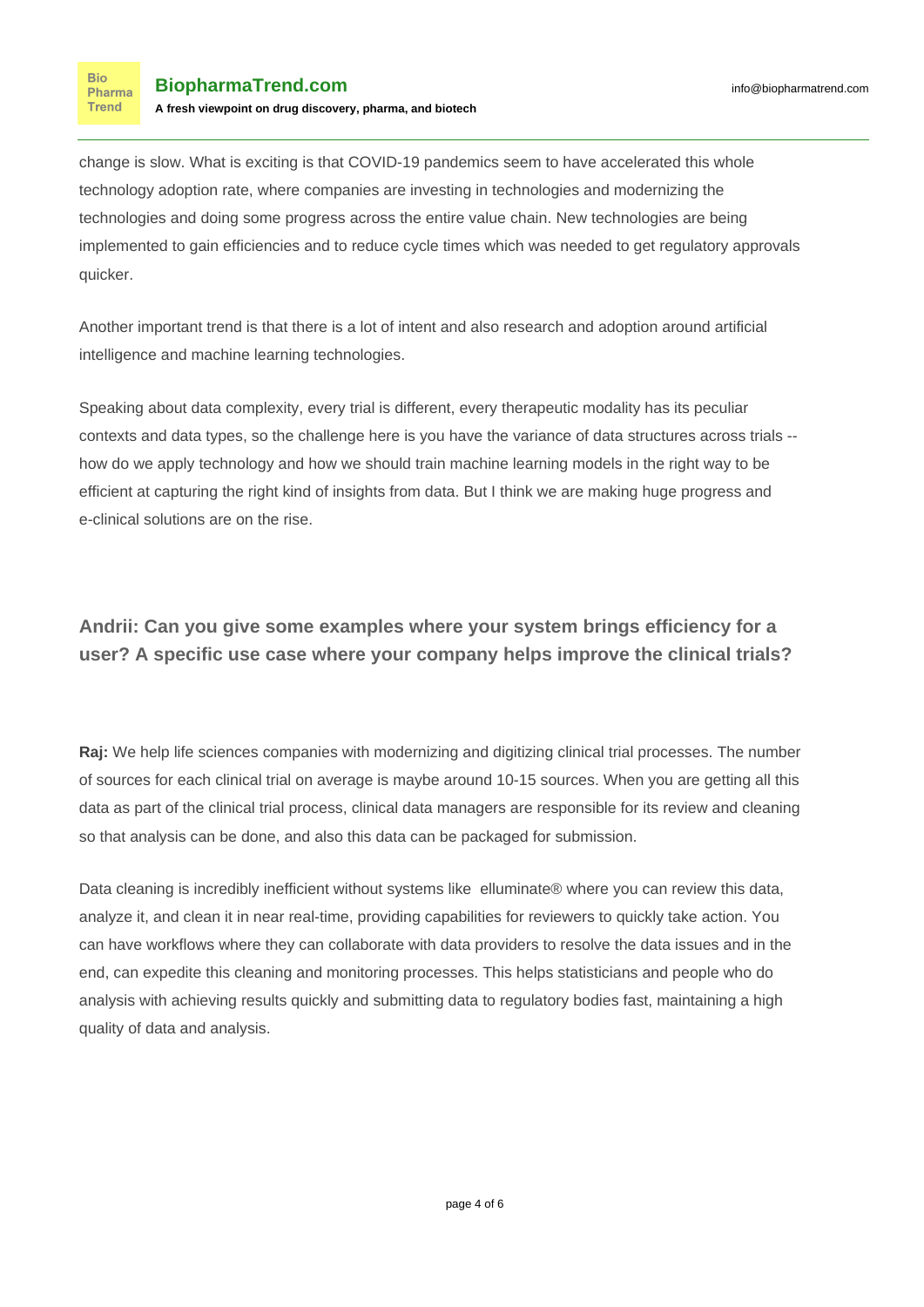**Andrii: I see that your system helps clean and essentially prepare data for analysis, but does your system actually perform the analysis?**

**Raj:** We don't do the analysis as such but we enable the analysis at scale. One use case is when our models use machine learning to identify data issues or anomalies to alarm the reviewers. The amount of time needed for review drastically reduces. Similarly, we have another use case where machine learning models can provide or detect outliers -- and also predict scores to detect any sites where there are certain issues or where the sites are not operating efficiently. Machine learning models can help to predict risk scores so that if you are part of clinical trial operations you can quickly take action.

#### **Andrii: What do you expect in the future of the clinical trial industry?**

**Raj:** There is a huge opportunity ahead of us and definitely there is no going back in terms of how clinical trials were done before COVID-19. I suspect three to five years from now there will be significant adoption of technologies like AI and machine learning across the complete clinical trials value chain. Also, we will make use of real-time data coming directly from patients, like from smart devices or apps. And there is no way you can actually tap into this data and generate value out of it or get insights into it without leveraging advanced analytics and machine learning models.

At the same time, there are several use cases within our space which is a small data problem. The data variance across trials and the structures is quite complex to deal with so again even with that AI will play a big role. I believe for everyone involved in the value chain whether it is software companies or the sponsors, the competitive advantage will come from a successful combination of both human intelligence and automation -- what we call augmented intelligence. Besides, there will be even more convergence between technologies like cloud, machine learning, and digital tools for clinical trials in the future.

**Andrii: Would you agree if I say that clinical trials is the area that might have the biggest short-term impact by adopting artificial intelligence? I mean, compared to, say, basic research, preclinical discovery, and so on?**